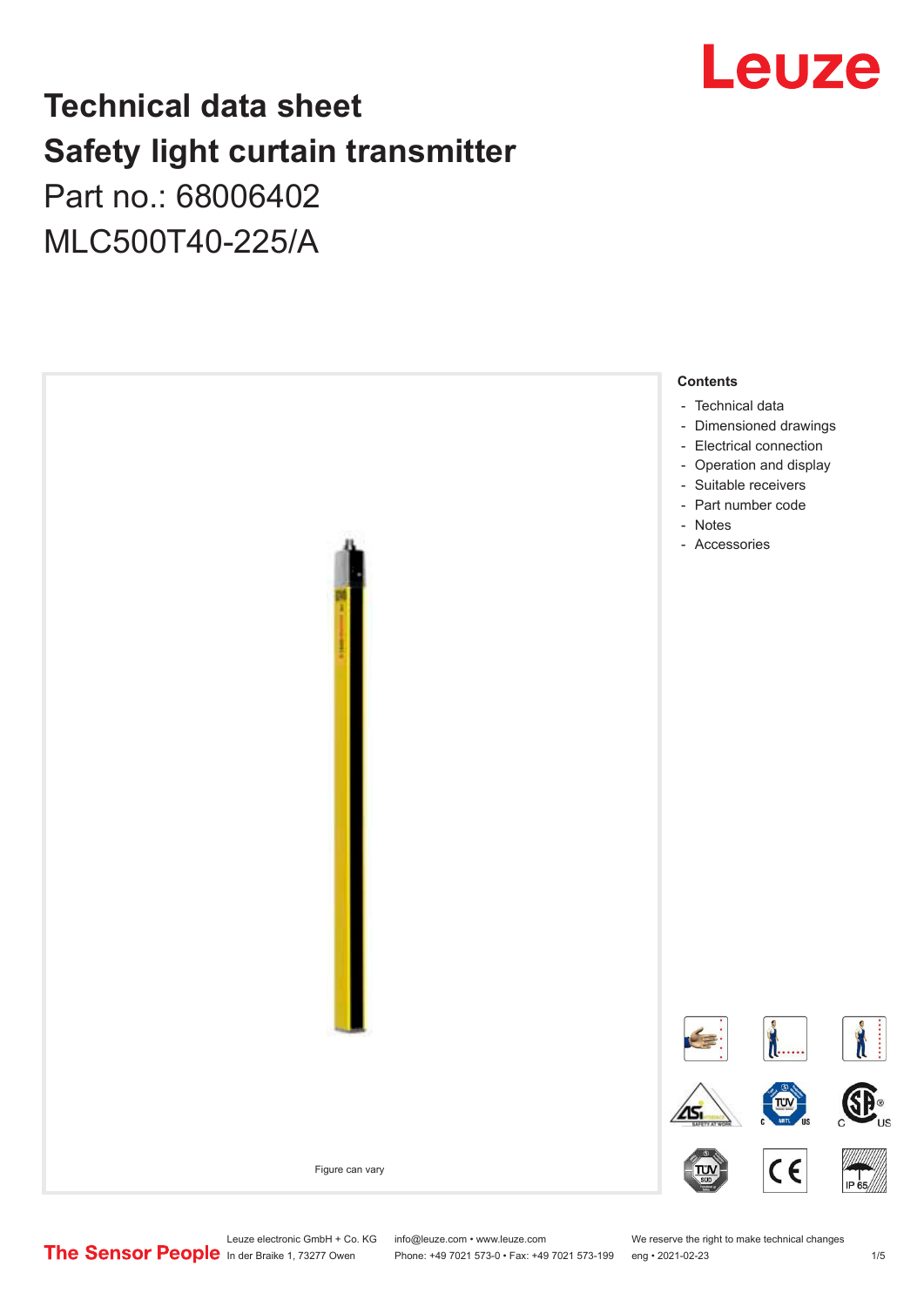# <span id="page-1-0"></span>**Technical data**

#### **Basic data**

| <b>Series</b>      | <b>MLC 500</b>         |
|--------------------|------------------------|
| Device type        | Transmitter            |
| Contains           | 2x BT-NC sliding block |
| <b>Application</b> | Access guarding        |
|                    | Danger zone quarding   |
|                    | Hand protection        |

#### **Characteristic parameters**

| Type                 | 4. IEC/EN 61496          |
|----------------------|--------------------------|
| SIL                  | 3. IEC 61508             |
| <b>SILCL</b>         | 3, IEC/EN 62061          |
| Mission time $T_{M}$ | 20 years, EN ISO 13849-1 |

#### **Protective field data**

| Resolution              | 40 mm   |
|-------------------------|---------|
| Protective field height | 225 mm  |
| <b>Operating range</b>  | $020$ m |

#### **Optical data**

| Synchronization                 | Optical between transmitter and receiver     |
|---------------------------------|----------------------------------------------|
| Light source                    | LED, Infrared                                |
| <b>LED light wavelength</b>     | 940 nm                                       |
| <b>Transmitted-signal shape</b> | Pulsed                                       |
| LED risk group                  | Exempt group (in acc. with EN<br>62471:2008) |

#### **Electrical data**

| <b>Protective circuit</b> |                                                 | Overvoltage protection      |
|---------------------------|-------------------------------------------------|-----------------------------|
|                           |                                                 | Short circuit protected     |
|                           |                                                 |                             |
|                           | Performance data                                |                             |
|                           | Supply voltage U <sub>B</sub>                   | 26.5  31.6 V                |
|                           | <b>Current consumption from AS-i</b><br>circuit | 50 mA                       |
|                           | Inputs                                          |                             |
|                           | Number of digital switching inputs              | 1 Piece(s)                  |
|                           |                                                 |                             |
|                           | <b>Switching inputs</b>                         |                             |
|                           | <b>Type</b>                                     | Digital switching input     |
|                           | Switching voltage high, min.                    | 18 V                        |
|                           | Switching voltage low, max.                     | 2.5V                        |
|                           | Switching voltage, typ.                         | 22.5V                       |
|                           | Voltage type                                    | DC.                         |
|                           | <b>Interface</b>                                |                             |
|                           | <b>Type</b>                                     | AS-Interface Safety at Work |

| AS-i                                        |                              |
|---------------------------------------------|------------------------------|
| <b>Function</b>                             | Process                      |
| AS-i profile                                | $S-0.B.F$                    |
| Slave address                               | 1.31 programmable, default=0 |
| Cycle time acc. to AS-i specifica-<br>tions | Max. 5 ms ms                 |

#### **Connection**

**Number of connections** 1 Piece(s)

| <b>Connection 1</b>                      |                           |
|------------------------------------------|---------------------------|
| <b>Function</b>                          | Machine interface         |
| <b>Type of connection</b>                | Connector                 |
| <b>Thread size</b>                       | M <sub>12</sub>           |
| <b>Material</b>                          | Metal                     |
| No. of pins                              | 5 -pin                    |
|                                          |                           |
| Cable properties                         |                           |
| Permissible conductor cross              | $0.25$ mm <sup>2</sup>    |
| section, typ.                            |                           |
| Length of connection cable, max.         | 100 <sub>m</sub>          |
| Permissible cable resistance to          | $200 \Omega$              |
| load, max.                               |                           |
| <b>Mechanical data</b>                   |                           |
| Dimension (W x H x L)                    | 29 mm x 291 mm x 35.4 mm  |
| <b>Housing material</b>                  | Metal                     |
| <b>Metal housing</b>                     | Aluminum                  |
| Lens cover material                      | Plastic / PMMA            |
| <b>Material of end caps</b>              | Diecast zinc              |
| Net weight                               | 370 g                     |
| <b>Housing color</b>                     | Yellow, RAL 1021          |
| <b>Type of fastening</b>                 | Groove mounting           |
|                                          | Mounting bracket          |
|                                          | Mounting on Device Column |
|                                          | Swivel mount              |
|                                          |                           |
| <b>Operation and display</b>             |                           |
|                                          | LED                       |
| <b>Type of display</b>                   |                           |
| <b>Number of LEDs</b>                    | 2 Piece(s)                |
| Environmental data                       |                           |
| Ambient temperature, operation           | 055 °C                    |
| Ambient temperature, storage             | $-30$ 70 °C               |
| Relative humidity (non-condensing)       | 095%                      |
|                                          |                           |
| Certifications                           |                           |
| Degree of protection                     | IP 65                     |
| <b>Protection class</b>                  | Ш                         |
| Certifications                           | c CSA US                  |
|                                          | c TÜV NRTL US             |
|                                          | TÜV Süd                   |
| <b>Vibration resistance</b>              | $50 \text{ m/s}^2$        |
| <b>Shock resistance</b>                  | $100 \text{ m/s}^2$       |
| <b>US patents</b>                        | US 6,418,546 B            |
| <b>Classification</b>                    |                           |
|                                          |                           |
| <b>Customs tariff number</b>             | 85365019                  |
|                                          | 27272704                  |
|                                          | 27272704<br>27272704      |
| eCl@ss 5.1.4<br>eCl@ss 8.0<br>eCl@ss 9.0 |                           |
| eCl@ss 10.0                              | 27272704                  |
| eCl@ss 11.0                              | 27272704                  |
| <b>ETIM 5.0</b>                          | EC002549                  |
| <b>ETIM 6.0</b><br><b>ETIM 7.0</b>       | EC002549<br>EC002549      |

# Leuze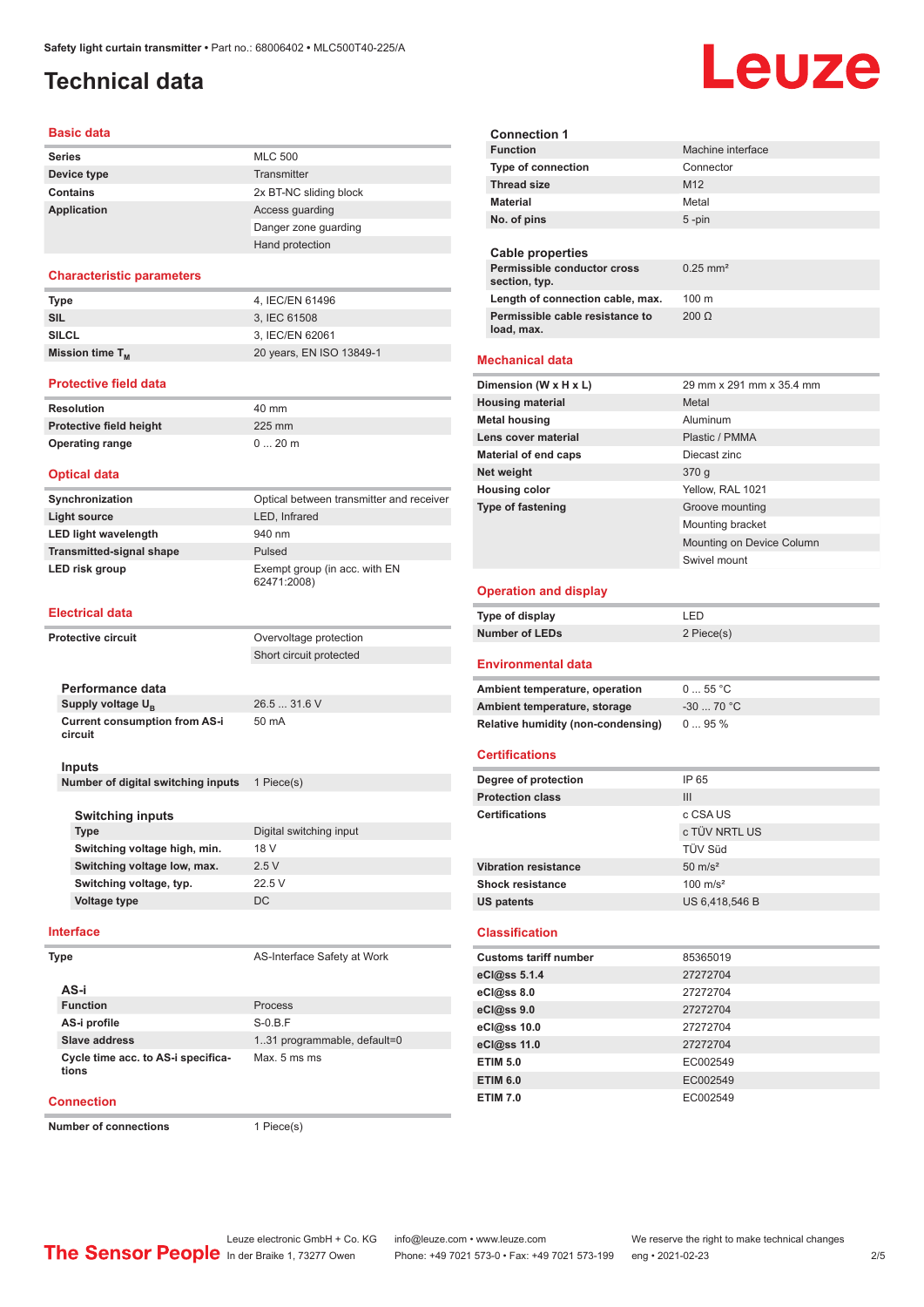# <span id="page-2-0"></span>**Dimensioned drawings**



All dimensions in millimeters

### Calculation of the effective protective field height  $H_{PFE} = H_{PFN} + B + C$



 $H_{\text{PFN}}$  Nominal protective field height = 225 mm<br>A Total height = 291 mm

Total height =  $291$  mm B 25 mm

R Effective protective field height  $H_{PFE}$  goes beyond the dimensions of the optics area to

the outer borders of the circles labeled with R.

# **Electrical connection**

#### **Connection 1**

| <b>Function</b>    | Machine interface |
|--------------------|-------------------|
| Type of connection | Connector         |
| <b>Thread size</b> | M12               |
| <b>Type</b>        | Male              |
| <b>Material</b>    | Metal             |
| No. of pins        | $5$ -pin          |
| Encoding           | A-coded           |

#### **Pin Pin assignment 1** AS-i+ **2** n.c. **3** AS-i-**4** n.c. **5** n.c.



# **Operation and display**

| <b>LED</b> | <b>Display</b>          | Meaning             |
|------------|-------------------------|---------------------|
|            | Off                     | Device switched off |
|            | Red, continuous light   | Device error        |
|            | Green, continuous light | Normal operation    |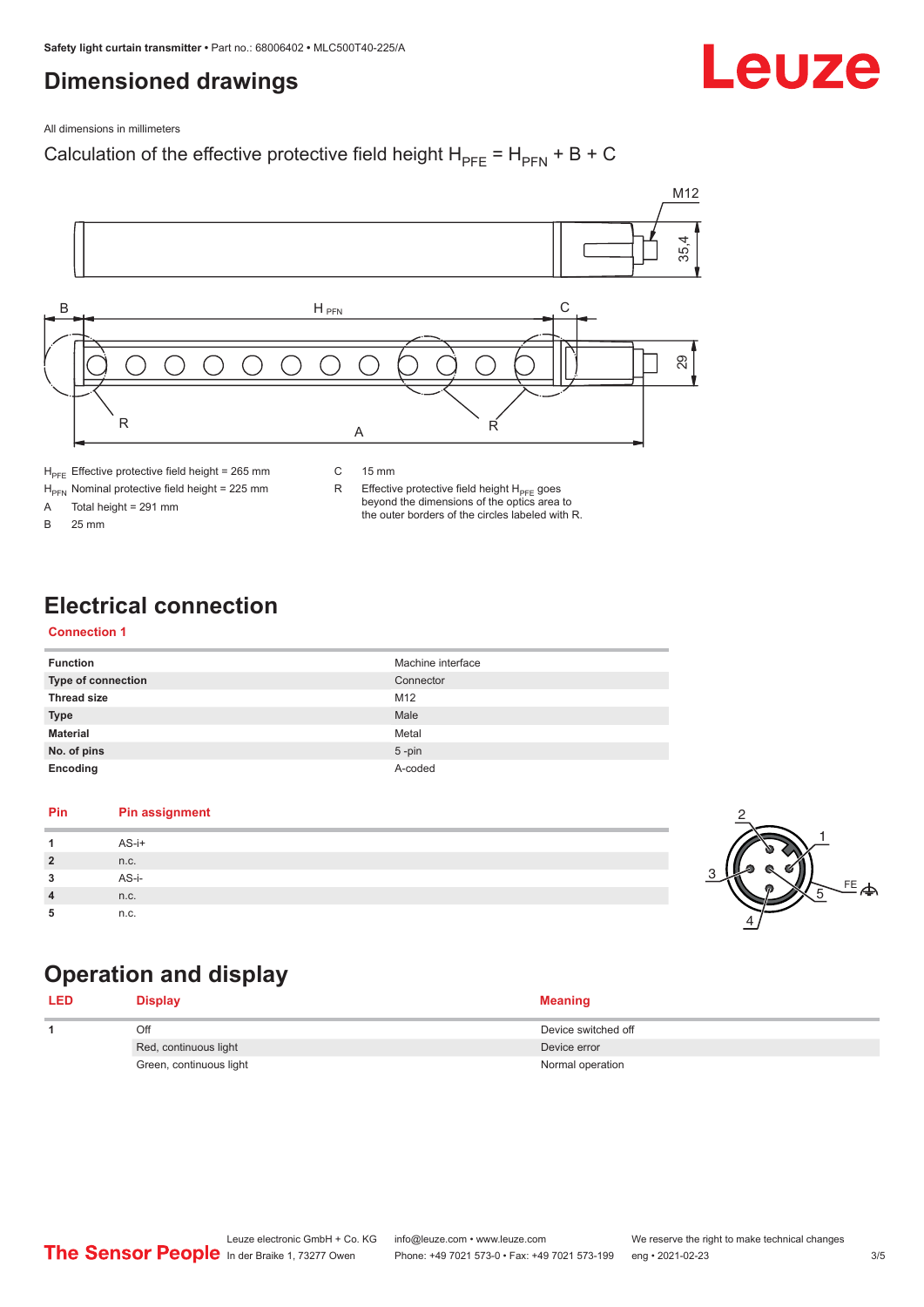# <span id="page-3-0"></span>**Suitable receivers**

# **Leuze**

| Part no. | <b>Designation</b> | <b>Article</b>                   | <b>Description</b>                                                                                                                                                |
|----------|--------------------|----------------------------------|-------------------------------------------------------------------------------------------------------------------------------------------------------------------|
| 68007402 | MLC510R40-225/A    | Safety light curtain<br>receiver | Resolution: 40 mm<br>Protective field height: 225 mm<br>Response time: 3 ms<br>Interface: AS-Interface Safety at Work<br>Connection: Connector, M12, Metal, 5-pin |

## **Part number code**

|            | Part designation: MLCxyy-za-hhhhei-ooo                                                                                                                                                                                                                                                      |
|------------|---------------------------------------------------------------------------------------------------------------------------------------------------------------------------------------------------------------------------------------------------------------------------------------------|
| <b>MLC</b> | <b>Safety light curtain</b>                                                                                                                                                                                                                                                                 |
| x          | <b>Series</b><br>3: MLC 300<br>5: MLC 500                                                                                                                                                                                                                                                   |
| уу         | <b>Function classes</b><br>00: transmitter<br>01: transmitter (AIDA)<br>02: transmitter with test input<br>10: basic receiver - automatic restart<br>11: basic receiver - automatic restart (AIDA)<br>20: standard receiver - EDM/RES selectable<br>30: extended receiver - blanking/muting |
| z          | Device type<br>T: transmitter<br>R: receiver                                                                                                                                                                                                                                                |
| a          | <b>Resolution</b><br>14: 14 mm<br>20:20 mm<br>30:30 mm<br>40:40 mm<br>90: 90 mm                                                                                                                                                                                                             |
| hhhh       | Protective field height<br>150  3000: from 150 mm to 3000 mm                                                                                                                                                                                                                                |
| ${\bf e}$  | <b>Host/Guest (optional)</b><br>H: Host<br>MG: Middle Guest<br>G: Guest                                                                                                                                                                                                                     |
| j.         | Interface (optional)<br>/A: AS-i                                                                                                                                                                                                                                                            |
| 000        | Option<br>/V: high Vibration-proof<br>EX2: explosion protection (zones 2 + 22)<br>SPG: Smart Process Gating                                                                                                                                                                                 |
|            | <b>Note</b>                                                                                                                                                                                                                                                                                 |
|            | $\&$ A list with all available device types can be found on the Leuze website at www.leuze.com.                                                                                                                                                                                             |

## **Notes**

| Observe intended use!                                                                                                                |
|--------------------------------------------------------------------------------------------------------------------------------------|
| $\&$ The product may only be put into operation by competent persons.<br>§ Only use the product in accordance with its intended use. |